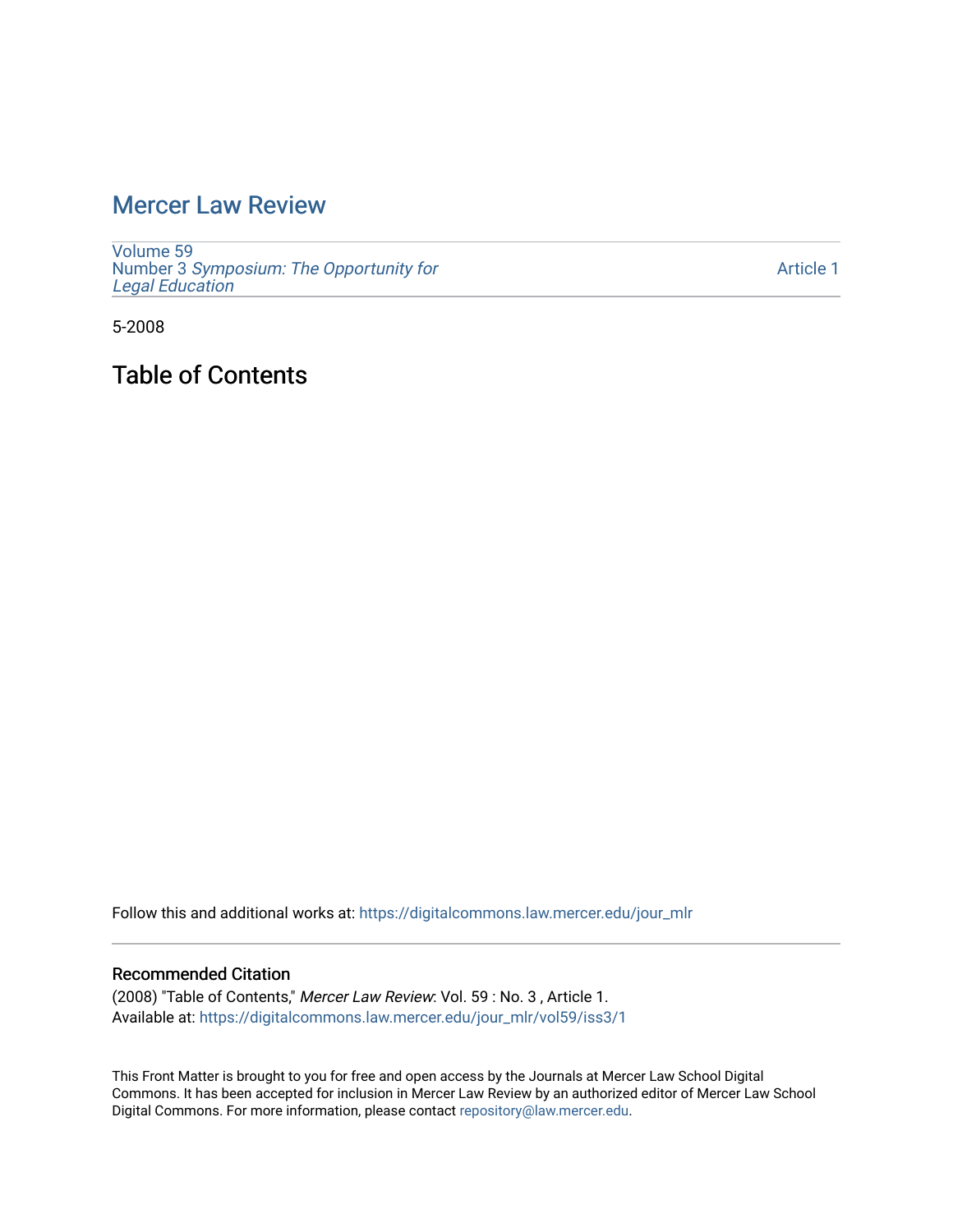## **TABLE OF CONTENTS**

## **LEAD ARTICLES EDITION**

### **Symposium: The Opportunity for Legal Education**

## **Transcript-Morning Session**

| Reflections on Legal Education  William D. Underwood                                                          | 824 |
|---------------------------------------------------------------------------------------------------------------|-----|
| Perspectives on Innovation,<br>Possibilities for Change  Judith Wegner                                        | 829 |
| Legal Education: The Academy,<br>the Practice, and the Public William M. Sullivan                             | 841 |
| Morning Question & Answer Period  849                                                                         |     |
| <b>Transcript-Afternoon Session</b>                                                                           |     |
| Reflections on Legal Education $\ldots \ldots \ldots$ Roy T. Stuckey                                          | 859 |
| "Are We Committing Malpractice?"<br>Toward a Code of Professional<br>Ethics for Legal Educators  Alice Thomas | 866 |
| Forming Professionals: A Journey<br>of Identity and Purpose  Daisy Hurst Floyd                                | 882 |
| Afternoon Question & Answer Period  892                                                                       |     |
| <b>Lead Articles</b>                                                                                          |     |
| Evaluating the Skills Curriculum: Challenges<br>and Opportunities for Law Schools  Harriet N. Katz            | 909 |

| Legal Ethics, Narrative, and Professional                 |                |     |
|-----------------------------------------------------------|----------------|-----|
| Identity: The Story of David Spaulding . Timothy W. Floyd |                | 941 |
|                                                           | John Gallagher |     |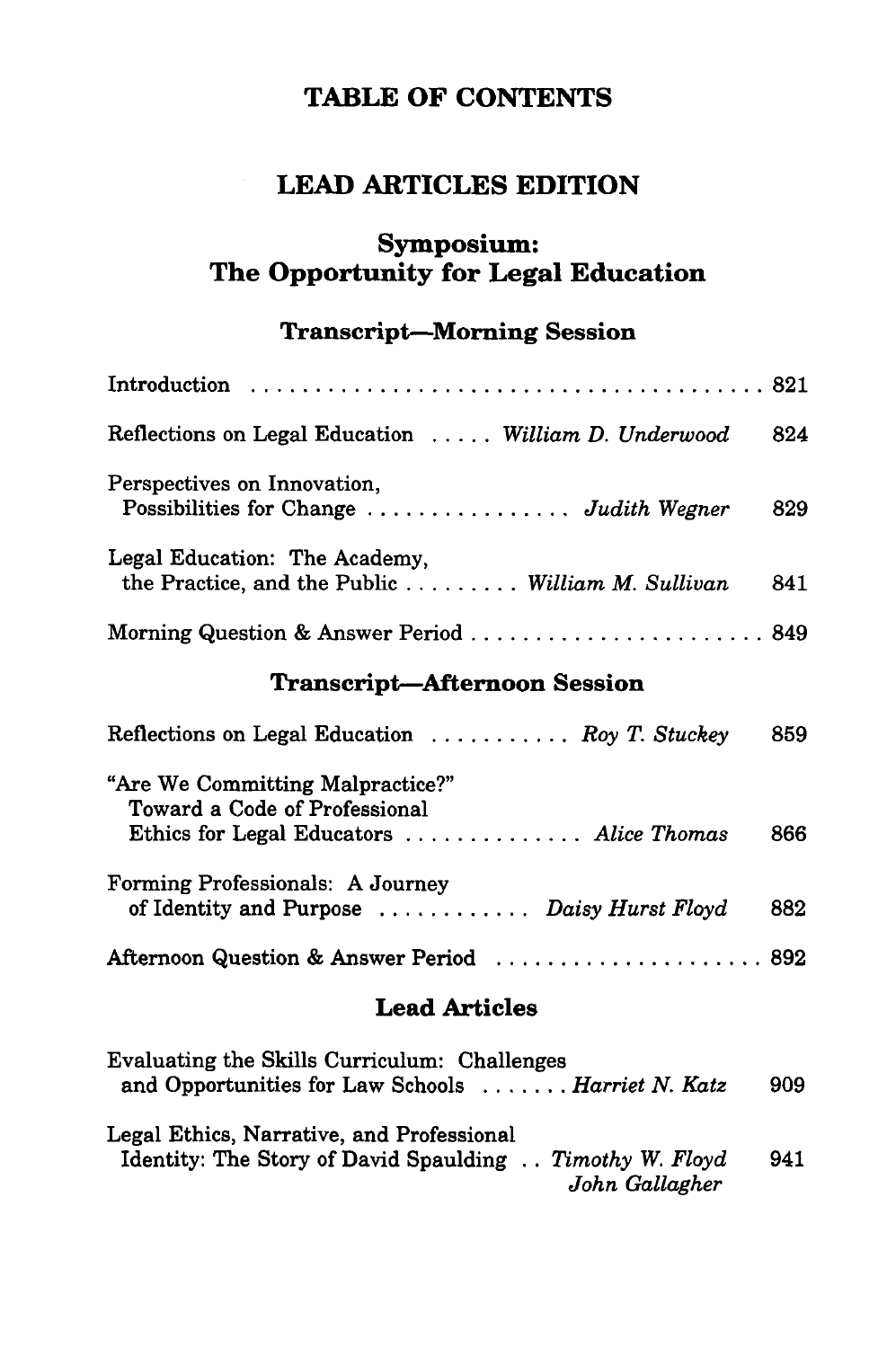#### **Comment**

| Rules of Civil Procedure  Jessica DeBono 963 |
|----------------------------------------------|
|                                              |

### Casenotes

| "Insane in the Membrane, Insane in<br>the Brain": The Case of <i>Panetti v.</i><br>Quarterman  Michael Eric Hooper 991                                                       |  |
|------------------------------------------------------------------------------------------------------------------------------------------------------------------------------|--|
| New Car Emissions Feared to Increase<br>Global Temperatures, State Standing:<br>Massachusetts v. EPA  Nick Bisher 1011                                                       |  |
| Signed, Your Coach: Restricting Speech<br>in Athletic Recruiting in Tennessee<br>Secondary School Athletic Ass'n v.<br>Brentwood Academy Brian Craddock 1027                 |  |
| Who's on First?: Why Philip Morris USA<br>v. Williams Left Juries Confused About<br>Whose Injuries Can Be Considered When<br>Determining Punitive Damages Steven Moulds 1043 |  |
|                                                                                                                                                                              |  |

 $\lambda$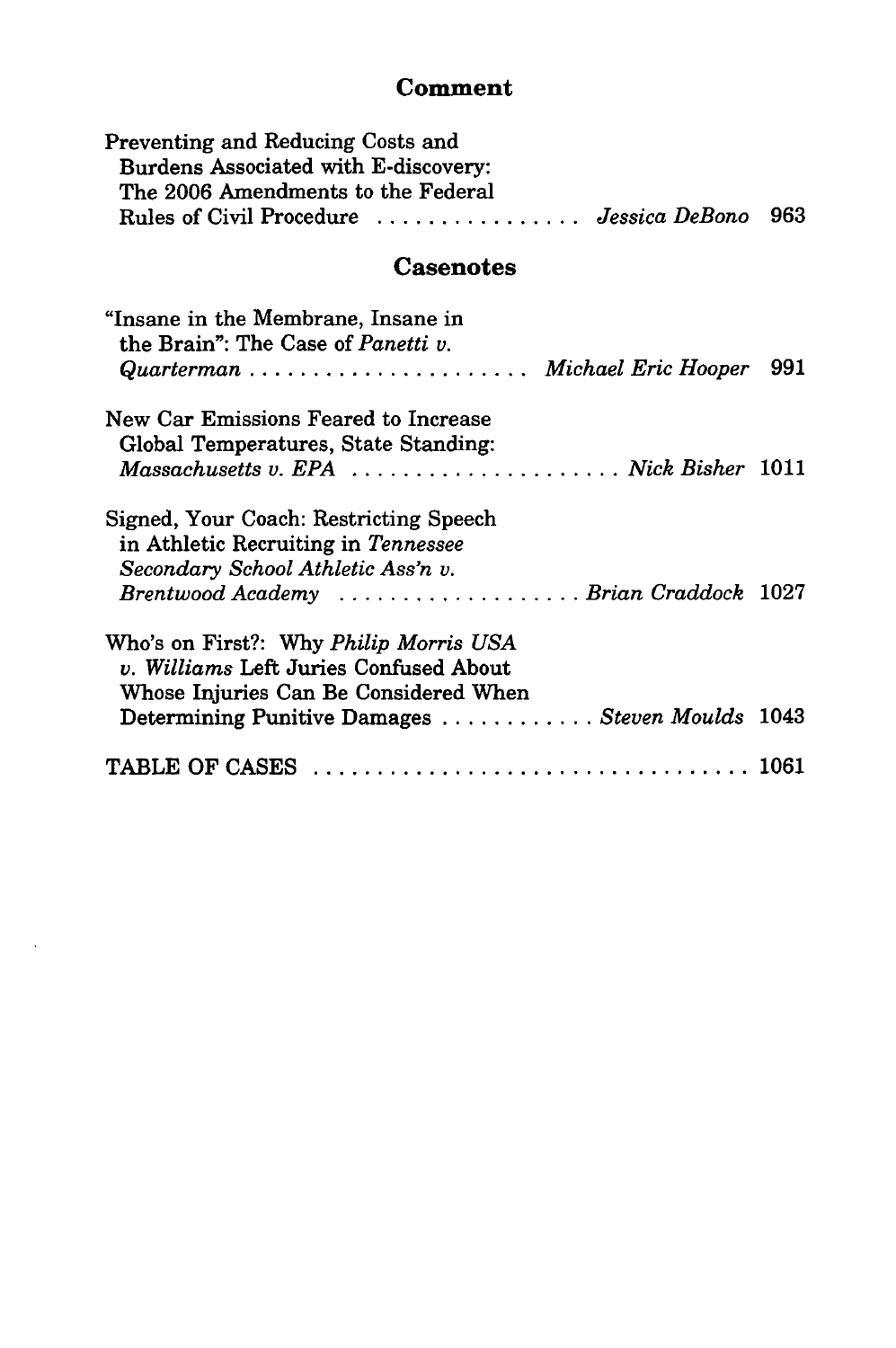### The

### Walter F. George School of Law

## And

Mercer Law Review

*present*

## The Opportunity for Legal Education

November **9, 2007**

Walter F. George School of Law Mercer University Macon, Georgia